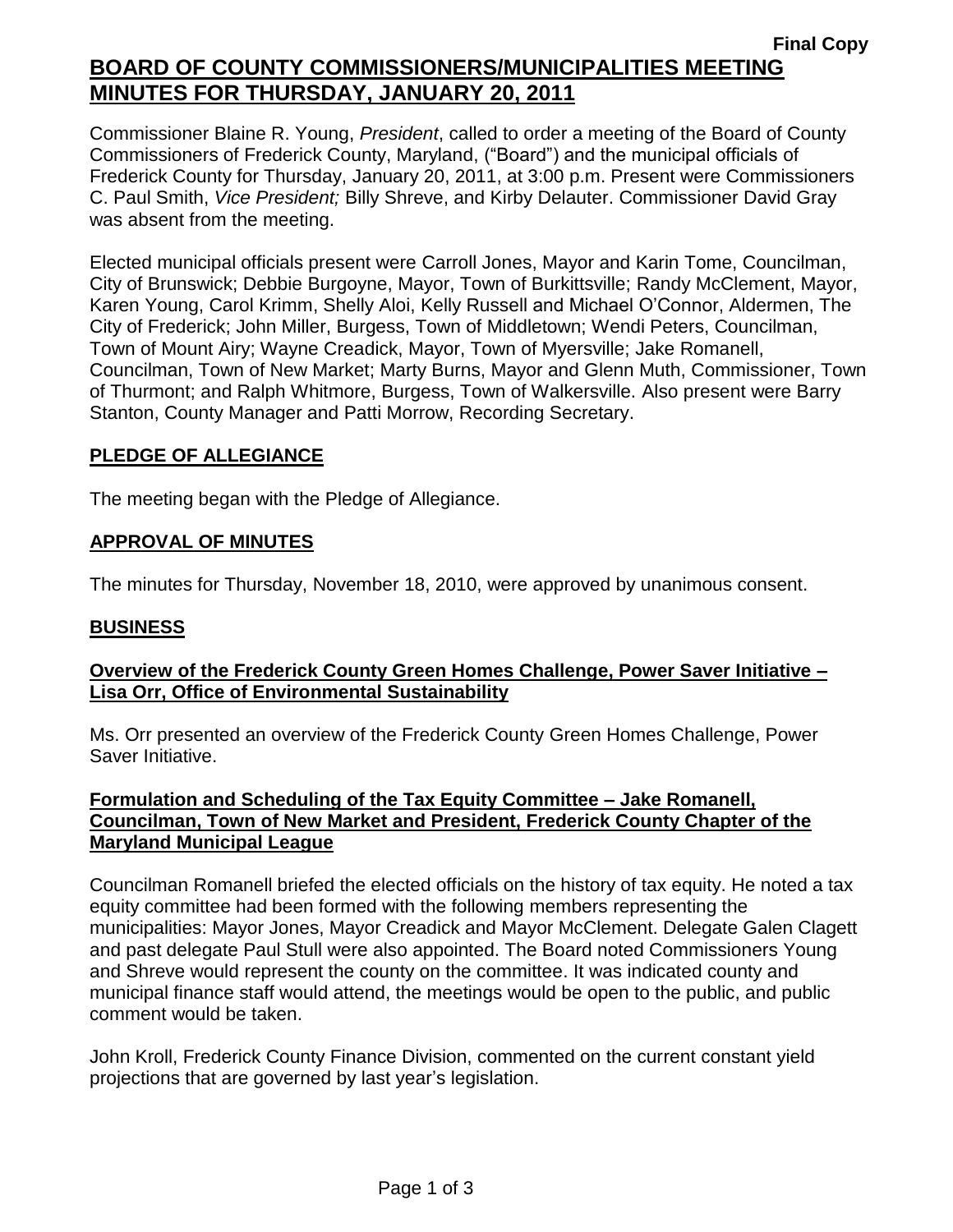# **Final Copy BOARD OF COUNTY COMMISSIONERS/MUNICIPALITIES MEETING MINUTES FOR THURSDAY, JANUARY 20, 2011**

### **Tax Equity vs. Tax Differential – Commissioner Blaine R. Young**

Commissioner Young briefed the elected officials on the status of the current legislation in Annapolis to mandate the tax set-off be funded either by tax equity or tax differential.

Discussion was held.

Mr. John Mathias, County Attorney, commented on the issue.

It was indicated the committee would bring back options regarding tax equity or tax differential.

#### **Excise Tax – Councilman Romanell**

Alderman Krimm briefed the officials on the excise tax commenting the tax that is collected in the municipalities should stay with the municipalities.

Mr. Mathias commented on the excise tax.

It was indicated the tax equity committee would decide to either incorporate the excise tax issue into their discussions or have it remain separate.

Mr. Kristin Aleshire, Town of Middletown, commented on the excise tax.

#### **Combining/Sharing of County/Municipal Services – Councilman Romanell**

Alderman Young commented on the possible overlap of services in some areas and she indicated it would be related to the tax set-off/tax differential formula.

Commissioner Young noted the BOE and the Board had recently formed a Cost Saving Synergies Committee that consisted of BOE members, Board members and representation from Frederick Community College and The City of Frederick. The municipalities were to consider appointing members to join the committee.

#### **Discussion of the Municipalities vs. Board of County Commissioners' Court Case – Councilman Jake Romanell**

Councilman Romanell requested, on behalf of the municipalities, the ordinance which required newly annexed property within municipalities to pass the Frederick County Adequate Public Facilities Ordinance (APFO) schools test be rescinded making the pending judicial review mute.

Commissioner Young read letters from the Frederick County Chamber of Commerce and the Frederick County Builders Association who both offered full support of the concept of APFO school mitigation fee also known as PayGo.